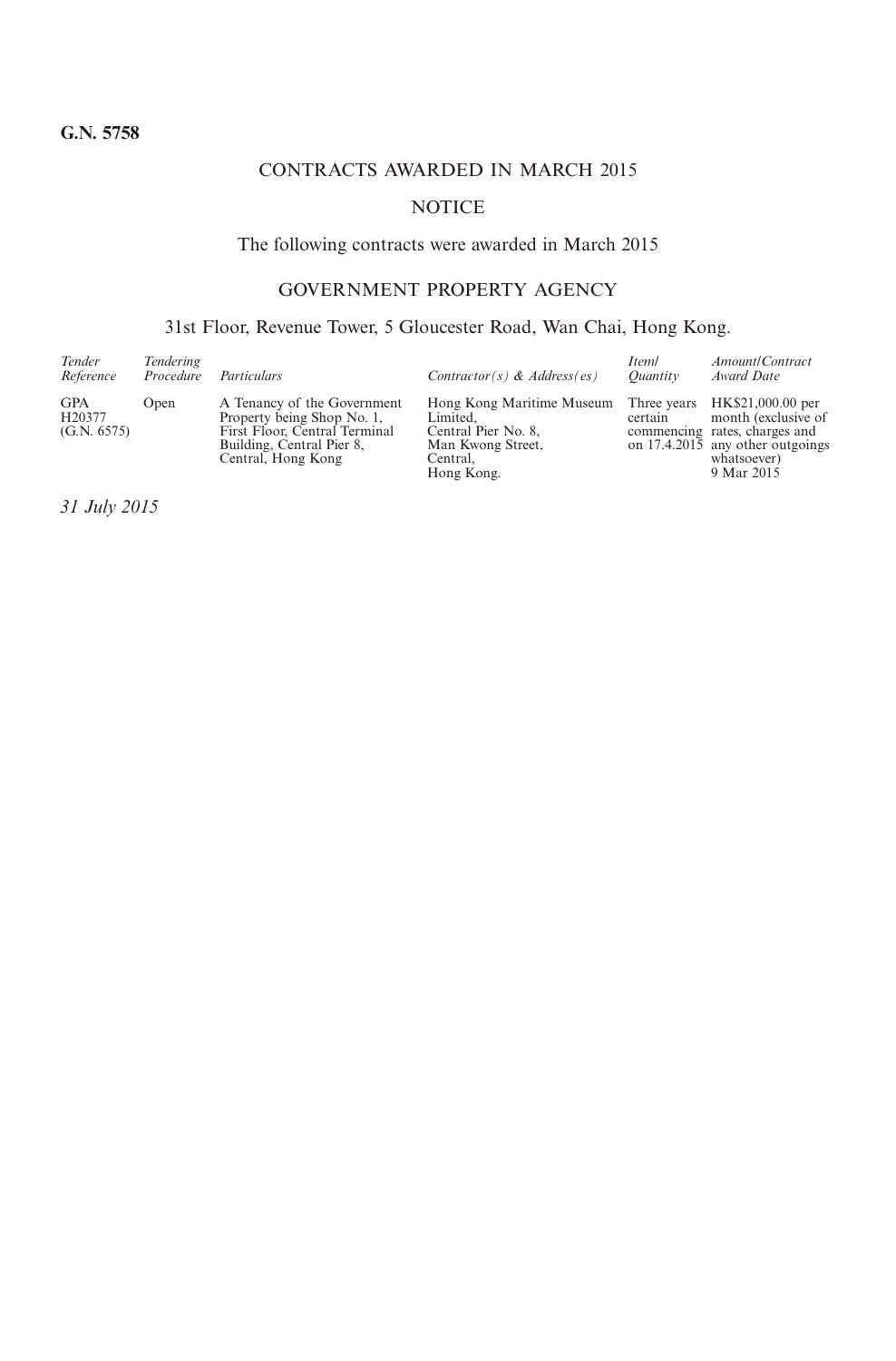# CONTRACTS AWARDED IN MAY 2015

# **NOTICE**

# The following contracts were awarded in May 2015

# GOVERNMENT PROPERTY AGENCY

# 31st Floor, Revenue Tower, 5 Gloucester Road, Wan Chai, Hong Kong.

| Tender<br>Reference                       | Tendering<br>Procedure | Particulars                                                                                                                                                     | Contractor(s) & Address(es)                                                                                                                         | Iteml<br>Ouantity                                                                                                                                                                               | Amount/Contract<br>Award Date                                                                                                                                               |
|-------------------------------------------|------------------------|-----------------------------------------------------------------------------------------------------------------------------------------------------------------|-----------------------------------------------------------------------------------------------------------------------------------------------------|-------------------------------------------------------------------------------------------------------------------------------------------------------------------------------------------------|-----------------------------------------------------------------------------------------------------------------------------------------------------------------------------|
| GPA<br>H <sub>20</sub> 398<br>(G.N. 2546) | Open                   | A Lease of the Government<br>Property at Former Water<br>Supplies Department Staff<br>Quarters, Tai Tam Tuk Raw<br>Water Pumping Station, Tai<br>Tam, Hong Kong | Dunstan Marris.<br>435 Shek O Village<br>Hong Kong.                                                                                                 | Three years<br>certain<br>on 12.5.2015<br>subject to<br>early<br>termination<br>on or after<br>12.5.2017 in<br>the manner<br>as stipulated<br>in Clause (4)<br>$(e)$ of the<br>Form of<br>Lease | HK\$103,000.00 per<br>month (exclusive of<br>commencing rates, charges and<br>any other outgoings<br>whatsoever)<br>5 May 2015                                              |
| SLDSQ/2015 Open<br>(G.N. 2190)            |                        | Tender for a Tenancy of Shop<br>No. 15C3 on Podium Level 2 of<br>Shun Lee Disciplined Services<br>Quarters, 32 Lee On Road,<br>Kwun Tong, Kowloon, Hong<br>Kong | Tam Ho Chuen and Chan<br>Yuen Kwan trading as Tam's<br>Music,<br>Room 3601,<br>Hiu Wo House,<br>Hiu Lai Court.<br>Kwun Tong, Kowloon,<br>Hong Kong. | Three years<br>certain<br>from the<br>date to be<br>specified by<br>the Chief<br>Property<br>Manager,<br>Government<br>Property<br>Agency                                                       | HK\$4,500.00 per<br>month (exclusive of<br>commencing rates, management<br>fees. $air-$<br>conditioning charges<br>and any other<br>outgoings<br>whatsoever)<br>26 May 2015 |
| SLDSQ/2015 Open<br>(G.N. 2190)            |                        | Tender for a Tenancy of Shop<br>No. 15C4 on Podium Level 2 of<br>Shun Lee Disciplined Services<br>Quarters, 32 Lee On Road,<br>Kwun Tong, Kowloon, Hong<br>Kong | Tam Ho Chuen and Chan<br>Yuen Kwan trading as Tam's<br>Music,<br>Room 3601,<br>Hiu Wo House,<br>Hiu Lai Court,<br>Kwun Tong, Kowloon,<br>Hong Kong. | Three years<br>certain<br>from the<br>date to be<br>specified by<br>the Chief<br>Property<br>Manager,<br>Government<br>Property<br>Agency                                                       | HK\$9,088.00 per<br>month (exclusive of<br>commencing rates, management<br>fees, air-<br>conditioning charges<br>and any other<br>outgoings<br>whatsoever)<br>26 May 2015   |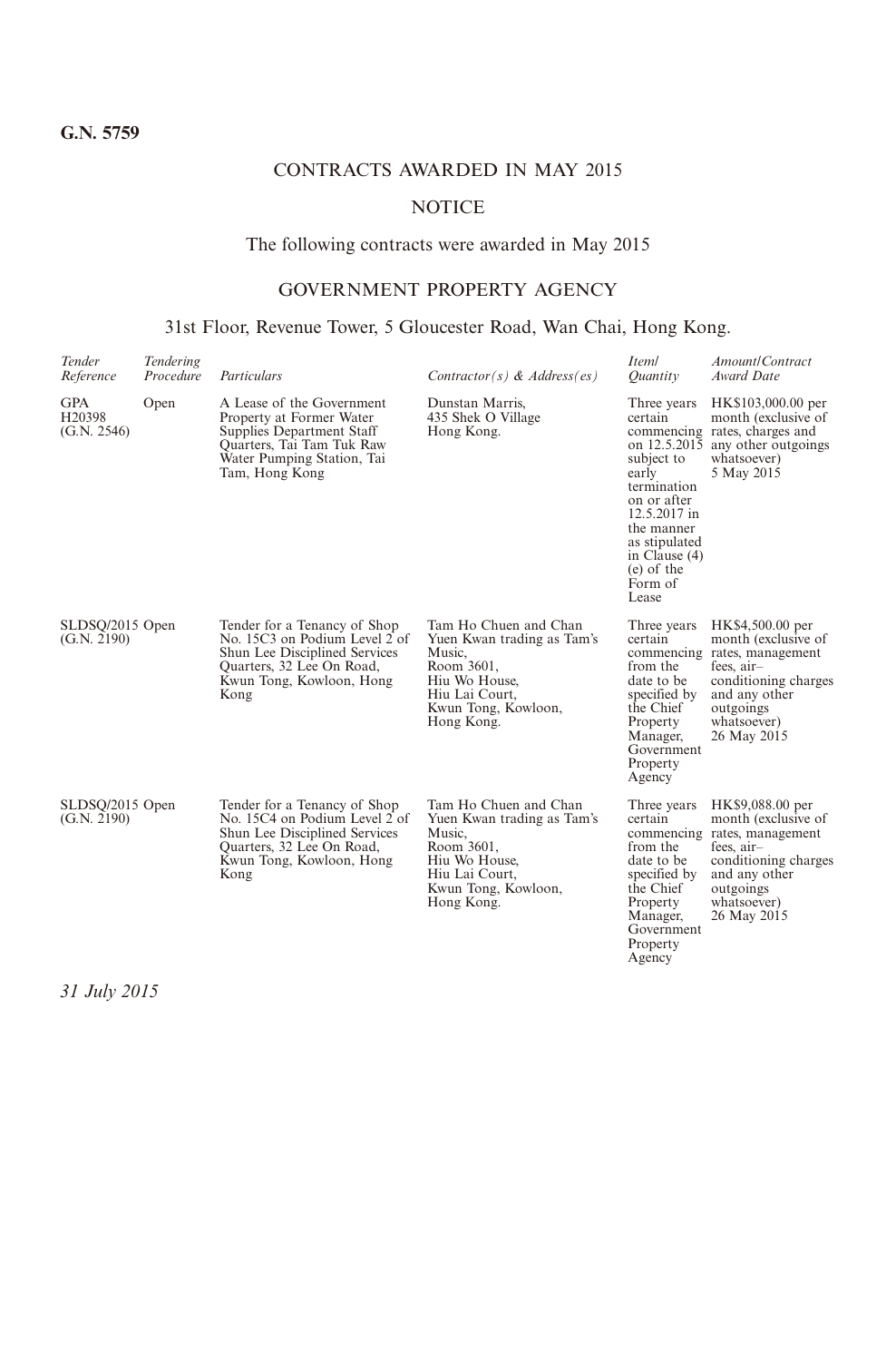# CONTRACTS AWARDED IN JUNE 2015

# **NOTICE**

# The following contracts were awarded in June 2015

# GOVERNMENT PROPERTY AGENCY

# 31st Floor, Revenue Tower, 5 Gloucester Road, Wan Chai, Hong Kong.

| Tender<br>Reference                             | Tendering<br>Procedure | Particulars                                                                                                                                                                                                                                 | Contractor(s) & Address(es)                                                                                                                    | Iteml<br>Quantity                                                                                                                                                                                                                                                                                                                                                                     | Amount/Contract<br>Award Date                                                                                                                               |
|-------------------------------------------------|------------------------|---------------------------------------------------------------------------------------------------------------------------------------------------------------------------------------------------------------------------------------------|------------------------------------------------------------------------------------------------------------------------------------------------|---------------------------------------------------------------------------------------------------------------------------------------------------------------------------------------------------------------------------------------------------------------------------------------------------------------------------------------------------------------------------------------|-------------------------------------------------------------------------------------------------------------------------------------------------------------|
| <b>GPA</b><br>H <sub>20423</sub><br>(G.N. 2395) | Open                   | Licence of the advertising area<br>on a portion of the external<br>wall of City Hall Multi-storey<br>Carpark Building, No. 1<br>Edinburgh Place, Central, Hong<br>Kong (1.7.2015 to 30.6.2018)                                              | Polarline (China) Outdoor<br>Advertising Limited,<br>33/F.,<br>Sino Plaza,<br>255 Gloucester Road.<br>Causeway Bay,<br>Hong Kong.              |                                                                                                                                                                                                                                                                                                                                                                                       | Monthly licence fee<br>of HK\$755,000.00<br>(exclusive of rates,<br>charges and any<br>other outgoings<br>whatsoever)<br>15 Jun 2015                        |
| GPA<br>H <sub>20434</sub><br>(G.N. 2901)        | Open                   | Licence of the advertising areas<br>on portions of the external walls<br>of two Government Multi-<br>storey Car Park Buildings:<br>(i) Star Ferry Multi-storey Car<br>Park Building and<br>(ii) Tsuen Wan Multi-storey Car<br>Park Building | Cody Outdoor International<br>(Hong Kong) Limited,<br>Room 1202, 12/F.,<br>The Lee Gardens,<br>33 Hysan Avenue,<br>Causeway Bay,<br>Hong Kong. | A term<br>to be<br>specified by<br>the Chief<br>Property<br>Manager,<br>Government<br>Property<br>Agency and<br>expiring on<br>the 31st day<br>of March<br>2018 subject<br>to the<br>Licensor's<br>right to<br>terminate<br>the term of<br>Licence on<br>or after the<br>31st day of<br>March 2017<br>as provided<br>in Clause $(4)$<br>(h) of the<br>Form of<br>Licence<br>Agreement | Monthly Licence fee<br>commencing of HK\$800,399.00<br>on such date (exclusive of rates,<br>charges and any<br>other outgoings<br>whatsoever)<br>5 Jun 2015 |
| H20464<br>(G.N. 2902)                           | Open                   | A Tenancy of Government<br>Property at Room No. 1 on the<br>First Floor of Immigration<br>Tower, No. 7 Gloucester Road,<br>Wan Chai, Hong Kong                                                                                              | Bank of China (Hong Kong)<br>Limited,<br>14/F., Bank of China Tower,<br>1 Garden Road,<br>Central.<br>Hong Kong.                               | 3 years<br>the date to<br>be specified<br>Property<br>Manager,<br>Government 10 Jun 2015<br>Property<br>Agency                                                                                                                                                                                                                                                                        | HK\$80,000.00 per<br>certain from calendar month<br>(exclusive of rates,<br>electricity charges<br>by the Chief and any other<br>outgoings<br>whatsoever)   |
| H <sub>20465</sub><br>(G.N. 2902)               | Open                   | A Tenancy of Government<br>Property at Room No. 2 on the<br>First Floor of Immigration<br>Tower, No. 7 Gloucester Road,<br>Wan Chai, Hong Kong                                                                                              | The Bank of East Asia,<br>Limited.<br>10 Des Voeux Road Central,<br>Hong Kong.                                                                 | 3 years<br>the date to<br>be specified<br>Property<br>Manager,<br>Government 10 Jun 2015<br>Property<br>Agency                                                                                                                                                                                                                                                                        | HK\$58,000.00 per<br>certain from calendar month<br>(exclusive of rates,<br>electricity charges<br>by the Chief and any other<br>outgoings<br>whatsoever)   |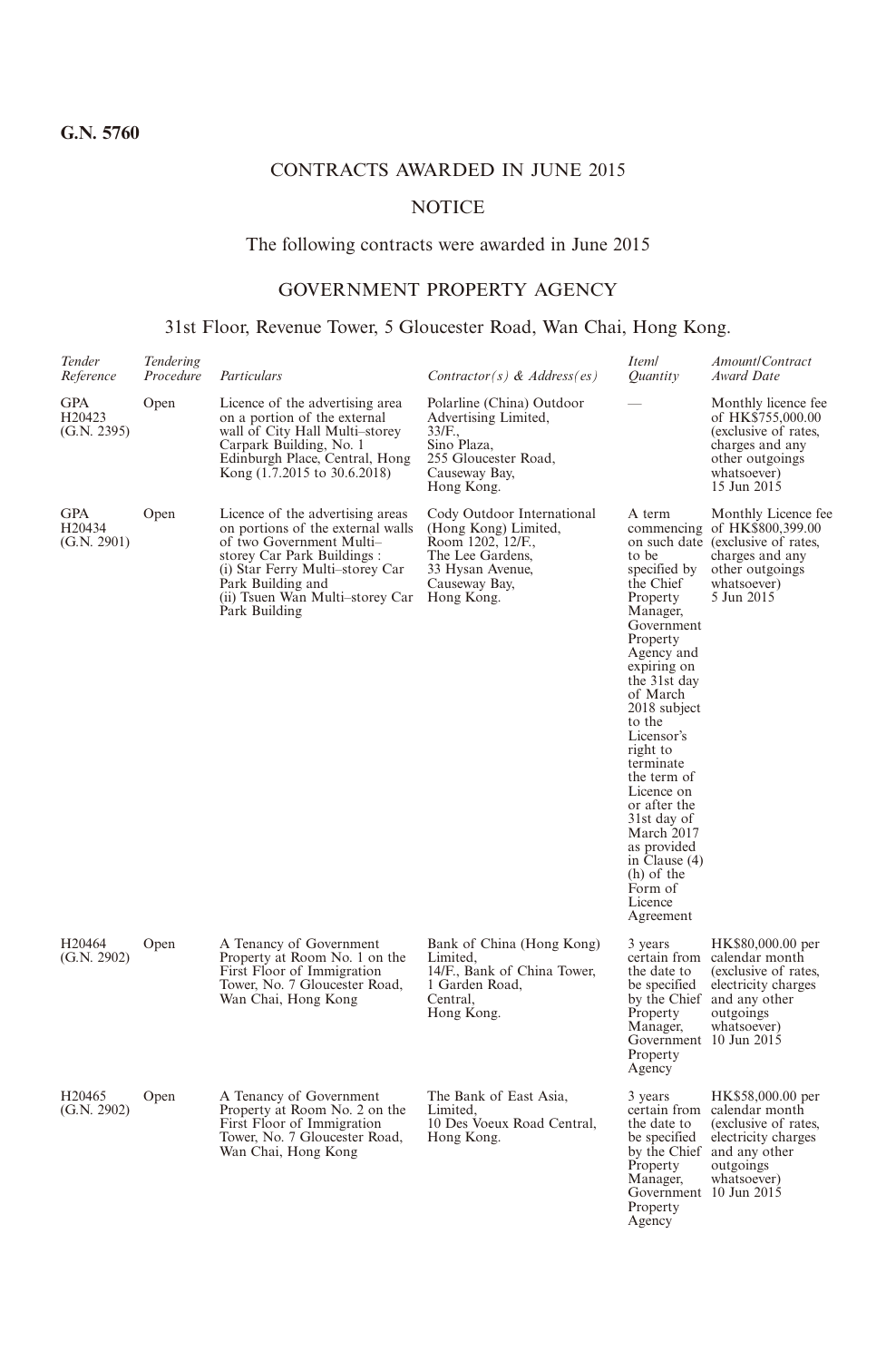| Tender<br>Reference               | Tendering<br>Procedure | Particulars                                                                                                                                                                                     | Contractor(s) & Address(es)                                                                                                    | Iteml<br>Ouantity                                        | Amount/Contract<br>Award Date                                                                                                                           |
|-----------------------------------|------------------------|-------------------------------------------------------------------------------------------------------------------------------------------------------------------------------------------------|--------------------------------------------------------------------------------------------------------------------------------|----------------------------------------------------------|---------------------------------------------------------------------------------------------------------------------------------------------------------|
| H <sub>20479</sub><br>(G.N. 2396) | Open                   | Tender for a Licence of the<br>Advertising Areas on portions<br>of the external walls of Rumsey<br>Street Multi-storey Car Park<br>Building at No. 2 Rumsey<br>Street, Sheung Wan, Hong<br>Kong | Polarline (China) Outdoor<br>Advertising Limited,<br>33/F., Sino Plaza,<br>255 Gloucester Road,<br>Causeway Bay,<br>Hong Kong. | A term<br>to be<br>specified by<br>the Chief<br>Property | HK\$255,000.00 per<br>commencing calendar month<br>on such date (exclusive of rates,<br>charges and any<br>other outgoings<br>whatsoever)<br>4 Jun 2015 |

the Chief<br>
Property<br>
Manager,<br>
Government<br>
Agency and<br>
expiring on<br>
expiring on<br>
of<br>
December<br>
December<br>
to the<br>
Licensor's<br>
to the<br>
Licensor's<br>
terminate<br>
terminate the term of Licence on or after the 31st day of March 2016 as provided in Clause (4) (i) of the Form of **Licence** Agreement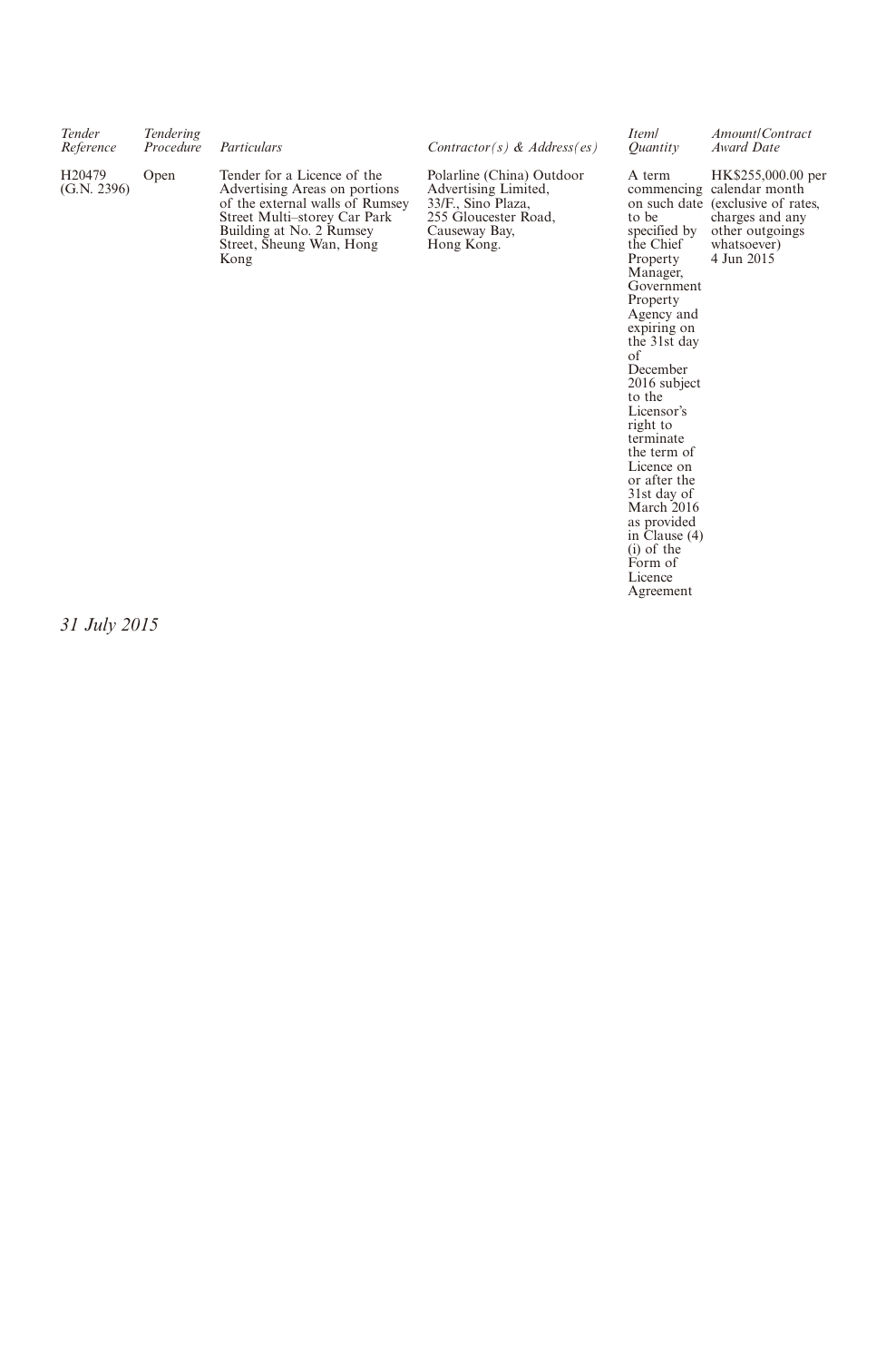# CONTRACT AWARDED IN JUNE 2015

# **NOTICE**

# The following contract was awarded in June 2015

# HONG KONG POLICE FORCE

# Police Headquarters, Arsenal Street, Wan Chai, Hong Kong.

| Tender<br>Reference                       | <b>Tendering</b><br>Procedure | Particulars                                                                                                                          | $Contractor(s)$ and $Address(es)$                                                                                   | Iteml<br>Ouantity | Amount/Contract<br>Award Date  |
|-------------------------------------------|-------------------------------|--------------------------------------------------------------------------------------------------------------------------------------|---------------------------------------------------------------------------------------------------------------------|-------------------|--------------------------------|
| JPC/AA/<br><b>PPRB2015</b><br>(G.N. 2077) | Open                          | Provision of Junior Police Call<br>Activities Assistant Services to<br>Police Public Relations Branch<br>and District Police Offices | Manpower Services (Hong)<br>Kong) Limited.<br>22/F., Cigna Tower,<br>482 Jaffe Road,<br>Causeway Bay,<br>Hong Kong. | $\qquad \qquad$   | HK\$4,233,600.00<br>2 Jun 2015 |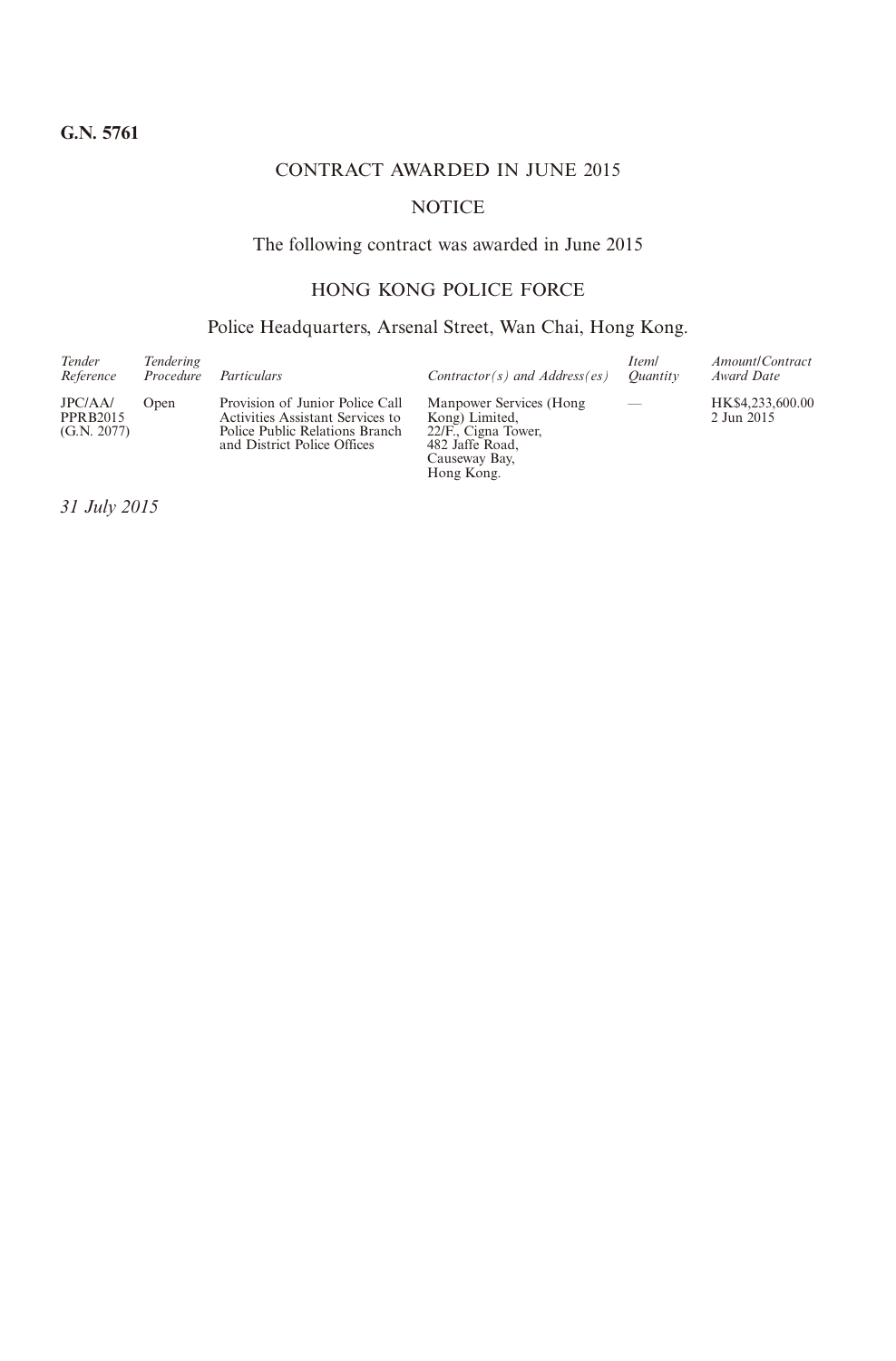# CONTRACTS AWARDED IN JUNE 2015

### **NOTICE**

#### The following contracts were awarded in June 2015

# HONGKONG POST

#### General Post Office, 2 Connaught Place, Central, Hong Kong.

| Tender<br>Reference           | Tendering<br>Procedure | Particulars                                                                                                             |     | $Contractor(s)$ and $Address(es)$                                                                                           | Iteml<br>Ouantity                                                     | Amount/Contract<br>Award Date |
|-------------------------------|------------------------|-------------------------------------------------------------------------------------------------------------------------|-----|-----------------------------------------------------------------------------------------------------------------------------|-----------------------------------------------------------------------|-------------------------------|
| HKP 201401 Open<br>$(G.N. -)$ |                        | Provision of maintenance<br>services for hardware and/or<br>software of Hongkong Post<br>Certification Authority System | (1) | Mobile Tech Limited,<br>Unit 1101, 11/F.,<br>Millennium City 3,<br>370 Kwun Tong Road,<br>Kwun Tong, Kowloon,<br>Hong Kong. | Group $A$ —<br>9 years from 18 Jun 2015<br>$1.9.2015$ to<br>31.8.2024 | HK\$2,461,500.00              |
|                               |                        |                                                                                                                         | (2) | Verizon Hong Kong<br>Limited.<br>26/F., Devon House,<br>Taikoo Place,<br>979 King's Road,<br>Quarry Bay,<br>Hong Kong.      | Group $B$ —<br>9 years from 18 Jun 2015<br>$1.7.2015$ to<br>30.6.2024 | HK\$9,540,000.00              |

*31 July 2015*

# **G.N. 5763** Hong Kong Housing Authority

It is hereby notified that the following contracts have been executed by the Authority during the month of June 2015:—

## *DEVELOPMENT AND CONSTRUCTION DIVISION*

| Name of Contract                                                                                                                                                 | Successful Tenderer                           | Tendered Amountl<br>Contract Award<br>Date<br>(\$) |
|------------------------------------------------------------------------------------------------------------------------------------------------------------------|-----------------------------------------------|----------------------------------------------------|
| Underground Utilities Investigation Term<br>Contract (2015-2017)<br>(Contract No. 20130098)                                                                      | Forwin Site Investigation<br>Engineering Ltd. | 22,369,280.00<br>11 Jun 2015                       |
| Construction of Public Rental Housing<br>Development at So Uk Estate Phase 2<br>(Contract No. 20140288)                                                          | Shui On Building<br>Contractors Ltd.          | 2,399,000,000.00<br>23 Jun 2015                    |
| Foundation for Public Housing Development<br>at North West Kowloon Reclamation Site 6<br>Phases 1, 2 and 3 and Fat Tseung Street West<br>(Contract No. 20140553) | Gammon Building<br>Construction Ltd.          | 783,505,632.00<br>29 Jun 2015                      |
| Soft Landscape Works for Hung Shui Kiu<br>Area 13 Phase 3<br>(Contract No. 20140806)                                                                             | Tsui Yuen Garden                              | 6,282,568.70<br>10 Jun 2015                        |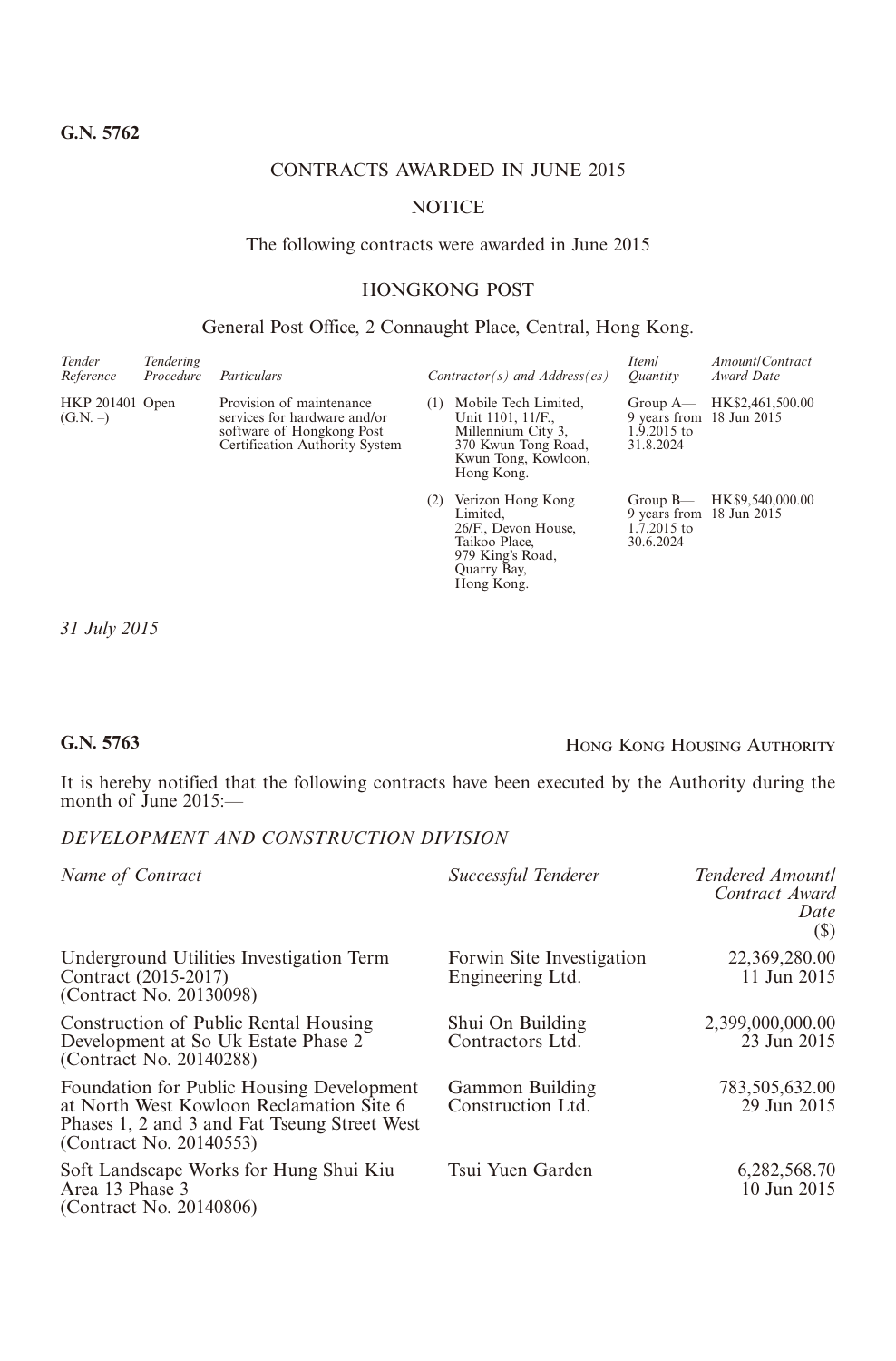| Name of Contract                                                                                                                                                                                                                                                        | Successful Tenderer                                   | Tendered Amountl<br>Contract Award<br>Date<br>(S)        |
|-------------------------------------------------------------------------------------------------------------------------------------------------------------------------------------------------------------------------------------------------------------------------|-------------------------------------------------------|----------------------------------------------------------|
| Fire Services and Water Pump Installation for<br>Construction of Public Rental Housing<br>Development at Ex-Kwai Chung Police<br><b>Married Quarters</b><br>(Sub-contract to Contract No. 20140301)                                                                     | REC Engineering Co. Ltd.                              | 19,350,000.00<br>12 Jun 2015                             |
| Building Services Engineering Services for the<br>Public Rental Housing and Subsidized Sale<br>Flats Development at Queen's Hill Site 1,<br>Fanling<br>(Agreement No. CB20150059)                                                                                       | J. Roger Preston Ltd.                                 | 28,899,900.00<br>25 Jun 2015                             |
| Purchase of Empty Toner Cartridges from the<br>Hong Kong Housing Authority<br>(Tender Ref. HAQ20150200)                                                                                                                                                                 | Many Trading &<br>Development Co.                     | 30,350.00<br>2 Jun 2015                                  |
| The Service Agreement of Secondment of<br>Contract General Assistants (CGAs)<br>(Tender Ref. HTQ20150233)                                                                                                                                                               | Kelly Services Hong Kong<br>Ltd.                      | 719,267.22<br>19 Jun 2015                                |
| Provision of Electronic News Services<br>(Tender Ref. HAQ20150212)                                                                                                                                                                                                      | Wisers Information Ltd.                               | 1,444,800.00<br>23 Jun 2015                              |
| Design, Supply, Delivery, Installation,<br>Commissioning, Maintenance, Training and<br>Other Related Services of the External<br>Document Impact Assessment and Quality<br>Document Approval System for the Hong<br>Kong Housing Authority<br>(Tender Ref. HAQ20150069) | Million Tech Development<br>Ltd.                      | 1,909,580.00<br>24 Jun 2015                              |
| <b>ESTATE MANAGEMENT DIVISION</b>                                                                                                                                                                                                                                       |                                                       |                                                          |
| Name of Contract                                                                                                                                                                                                                                                        | Successful Tenderer                                   | Tendered Amountl<br>Contract Award<br><i>Date</i><br>(S) |
| Operation and Maintenance of Automated<br>Refuse Collection System for Shek Pai Wan<br>Estate<br>(Contract No. 20149519)                                                                                                                                                | REC Engineering Co. Ltd.                              | 3,234,000.00<br>19 Jun 2015                              |
| Operation and Maintenance of Automated<br>Refuse Collection System and Synthetic<br>Molecular Sieve Filtration System for Yat<br>Tung (II) Estate<br>(Contract No. 20159023)                                                                                            | REC Engineering Co. Ltd.                              | 4,195,200.00<br>27 May 2015                              |
| Operation and Maintenance of Automated<br>Refuse Collection System for Cheung Wang<br>Estate<br>(Contract No. 20159032)                                                                                                                                                 | Envac Far East Ltd.                                   | 2,015,280.00<br>19 Jun 2015                              |
| Property Management Agency Service<br>Contract for Hung Fuk Shopping Centre,<br>Non-domestic Premises and Carpark in Hung<br>Fuk Estate                                                                                                                                 | <b>Creative Property Services</b><br>Consultants Ltd. | 23,793,292.00<br>21 Apr 2015                             |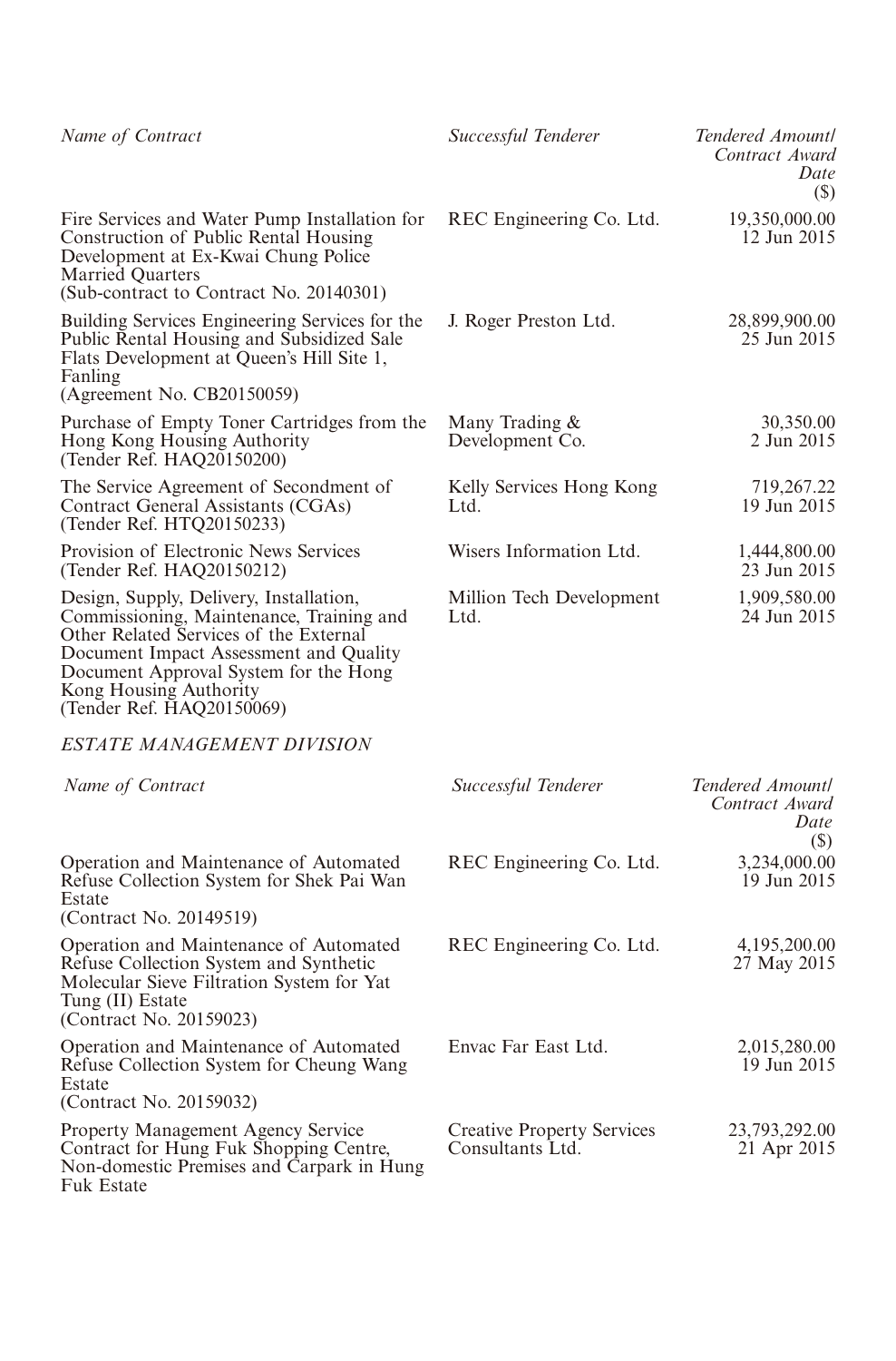*Name of Contract Successful Tenderer Tendered Amount/*

*Contract Award Date* (\$) 1 Jun 2015

Carpark Management Contract for Operation Yue Xiu APT Parking Ltd. 122,064,144.00 and Management of Housing Authority's Carparks and Control of Estate Roads in Tuen Mun & Yuen Long and Taipo, North, Shatin and Sai Kung Regions

\* For Horticulture, Cleansing and Security Services Contract:—

'For those who are not on the Housing Authority List of Contractors but are interested in undertaking Housing Authority contracts, they are required to apply for admission to the List through the Housing Authority website. The registration procedures are available in the website at http://comis.housingauthority.gov.hk/ha/eng/procurement\_2.html'.

*31 July 2015*

**G.N. 5764**

#### CONTRACTS AWARDED IN JUNE 2015

#### **NOTICE**

#### The following contracts were awarded in June 2015

#### IMMIGRATION DEPARTMENT

#### Immigration Tower, 7 Gloucester Road, Wan Chai, Hong Kong.

| Tender<br>Reference              | <b>Tendering</b><br>Procedure | Particulars                                                                                                                                                                                                       | $Contractor(s)$ and $Address(es)$                                                                                                                          | Iteml<br>Ouantity                                                                                                                                              | Amount/Contract<br>Award Date                                           |
|----------------------------------|-------------------------------|-------------------------------------------------------------------------------------------------------------------------------------------------------------------------------------------------------------------|------------------------------------------------------------------------------------------------------------------------------------------------------------|----------------------------------------------------------------------------------------------------------------------------------------------------------------|-------------------------------------------------------------------------|
| M2800502014 Limited              |                               | Tender for the Provision of<br><b>Upgrade of Operating Servers</b><br>under the Immigration Enquiry<br>Services System for the<br>Immigration Department                                                          | Continuous Technologies<br>International Limited,<br>Units 2301-2306, 23/F.,<br>Prosperity Millennia Plaza,<br>663 King's Road,<br>North Point, Hong Kong. | One lot                                                                                                                                                        | HK\$2,650,000.00<br>2 Jun 2015                                          |
| SO/PT/<br>10/2014<br>(G.N. 2549) | Open                          | Tender for the Provision of<br>Cleaning Services at Lok Ma<br>Chau Spur Line Control Point<br>for Government Departments                                                                                          | Spotlight Enterprises Limited,<br>Units 1-4, 32/F.,<br>New Trend Centre,<br>704 Prince Edward Road East,<br>Kowloon, Hong Kong.                            | 24 months                                                                                                                                                      | HK\$2,616,000.00<br>18 Jun 2015                                         |
| SO/PT/<br>9/2014<br>$(G.N. -)$   | Open                          | Provision of security guards for<br>crowd control management<br>services at Sha Tau Kok Control<br>Point, Man Kam To Control<br>Point and Lok Ma Chau Spur<br>Line Control Point of the<br>Immigration Department | Kingsway Security Limited,<br>Unit 1315, 13/F., Tower A,<br>Regent Centre,<br>63 Wo Yi Hop Road,<br>Kwai Chung, New Territories,<br>Hong Kong.             | Contract<br>period:<br>Item $1-$<br>1.8.2015 to<br>31.7.2018<br>Item $2-$<br>1.8.2015 to<br>31.7.2018<br>Item $3-$<br>15.11.2015<br>$\mathbf{f}$<br>14.11.2018 | HK\$4,910,656.00<br>HK\$9,835,456.00<br>HK\$15,347,318.00<br>5 Jun 2015 |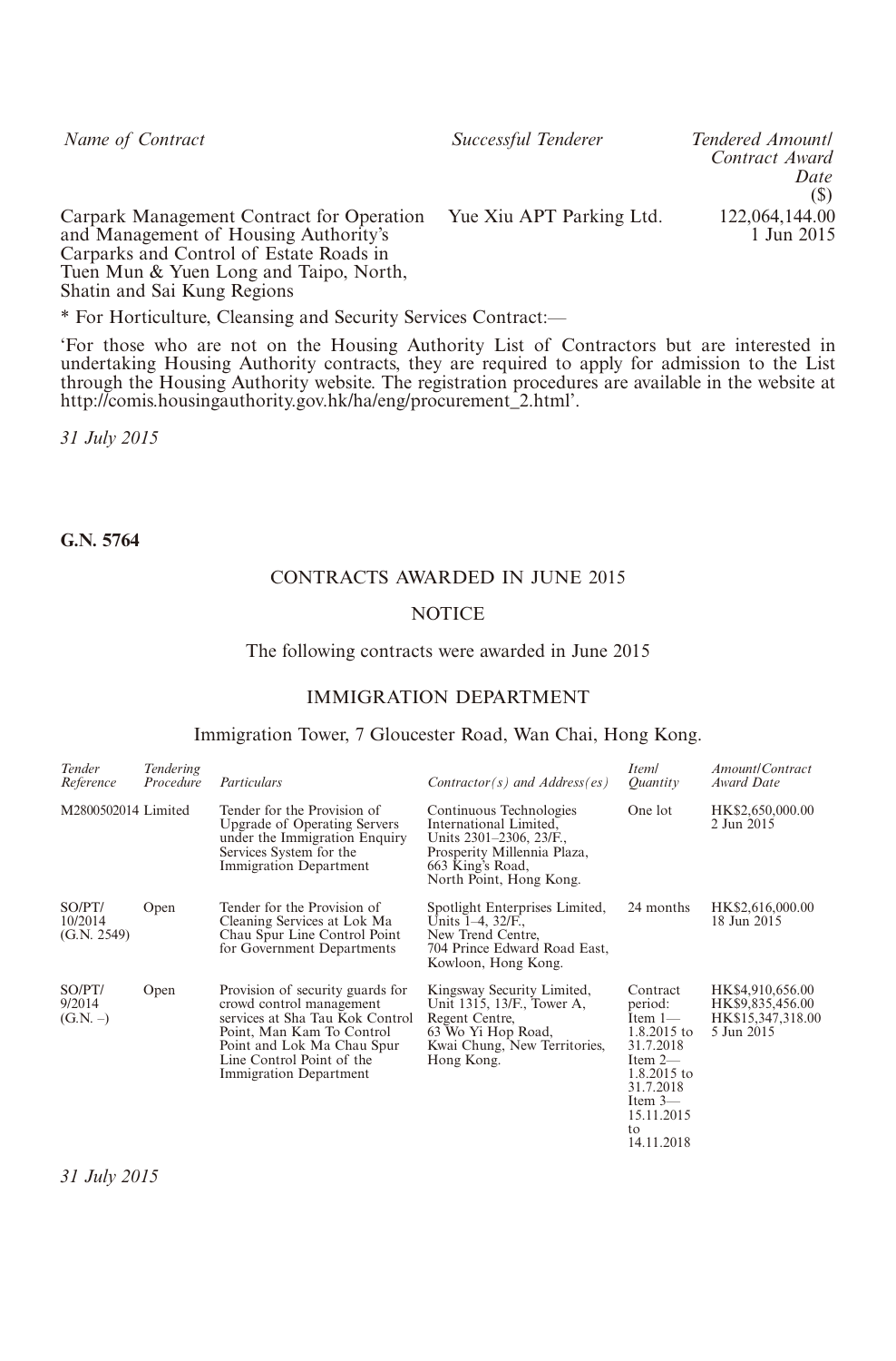# **G.N. 5765** LANDS DEPARTMENT

It is hereby notified that the following short term tenancy tenders have been awarded:—

| Date of<br>Award | STT No./<br>Location                                               | Area<br>$(m^2)$ | Term                                                  | User                                                                                                                                                                                                                                                                 | Name of Successful<br>Tenderer | Amount Tendered               |
|------------------|--------------------------------------------------------------------|-----------------|-------------------------------------------------------|----------------------------------------------------------------------------------------------------------------------------------------------------------------------------------------------------------------------------------------------------------------------|--------------------------------|-------------------------------|
| 18.5.2015        | KX2990-<br>Po Kong<br>Village Road,<br>Kowloon                     | 316             | Three years<br>certain and<br>thereafter<br>quarterly | Plant nursery or flower stall<br>(including the sale of plants)<br>or both                                                                                                                                                                                           | Treasure Step Limited          | Monthly rental<br>of \$37,000 |
| 10.6.2015        | $1693-$<br>Shun Hing<br>Street, Sha Tau<br>Kok, New<br>Territories | 1490            | One year<br>certain and<br>thereafter<br>quarterly    | A fee-paying public carpark<br>for parking of motor vehicles<br>(excluding container vehicles,<br>tractors and trailers) currently<br>licensed under the Road<br>Traffic Ordinance (Cap. 374),<br>any regulations made<br>thereunder and any amending<br>legislation | Forerun Management<br>Limited  | Monthly rental<br>of \$17,300 |
| 31 July 2015     |                                                                    |                 |                                                       | S. J. MCMILLAN Chief Estate Surveyor/Headquarters                                                                                                                                                                                                                    |                                |                               |

**G.N. 5766**

# CONTRACTS AWARDED IN JUNE 2015

#### **NOTICE**

#### The following contracts were awarded in June 2015

## LANDS DEPARTMENT

## 20th Floor, North Point Government Offices, 333 Java Road, North Point, Hong Kong.

| Tender<br>Reference        | Tendering<br>Procedure | Particulars                                                                                                                                                                      | $Contractor(s)$ and $Address(es)$                                                                                                                        | Iteml<br>Ouantity  | Amount/Contract<br>Award Date   |
|----------------------------|------------------------|----------------------------------------------------------------------------------------------------------------------------------------------------------------------------------|----------------------------------------------------------------------------------------------------------------------------------------------------------|--------------------|---------------------------------|
| 1/DLO/<br>KEKW/15          | Selective              | Term Contract for Demolition<br>of Buildings/Structures and<br>Clearance and Maintenance of<br>Land in Kowloon East and<br>Kowloon West Administrative<br>District for 2015–2017 | Hop Lee Builders Company<br>Limited.<br>Room 905, 9/F.,<br>Conic Investment Building,<br>13 Hok Yuen Street,<br>Hunghom, Kowloon,<br>Hong Kong.          | Not<br>applicable  | HK\$2,102,312.00<br>29 Jun 2015 |
| 1/DLO/<br>ST/15            | Selective              | Term Contract for Demolition<br>of Buildings/Structures and<br>Clearance and Maintenance of<br>Land in Sha Tin Administrative<br>District for 2015–2017                          | Turbo Construction<br>Engineering Limited,<br>Flat C, 19/F.,<br>Tower 2, Greenfields,<br>1 Fung Kam Street,<br>Yuen Long, New Territories,<br>Hong Kong. | Not.<br>applicable | HK\$2,407,590.00<br>25 Jun 2015 |
| DIO/<br>TP/1/2015          | Selective              | Term Contract for Demolition<br>of Buildings/Structures and<br>Clearance and Maintenance<br>of Land in Tai Po District<br>Administrative District for<br>2015-2017               | Universal Machine Transport<br>Company,<br>Yuen Long Industrial Estate,<br>Lot 1374, Fuk Hi Street,<br>Wang Chau, Yuen Long,<br>Hong Kong.               | Not.<br>applicable | HK\$2,406,250.00<br>29 Jun 2015 |
| DLO/YL/<br>LC/<br>LANDS/15 | Selective              | Term Contract for Demolition<br>of Buildings/Structures and<br>Clearance and Maintenance of<br>Land in Yuen Long District for<br>2015-2017                                       | Yu Wing Construction &<br>Investment Company Limited,<br>Flats C and D, 3/F.,<br>Uwa Building,<br>18-19 Connaught Road West,<br>Sheung Wan, Hong Kong.   | Not.<br>applicable | HK\$5,548,780.00<br>30 Jun 2015 |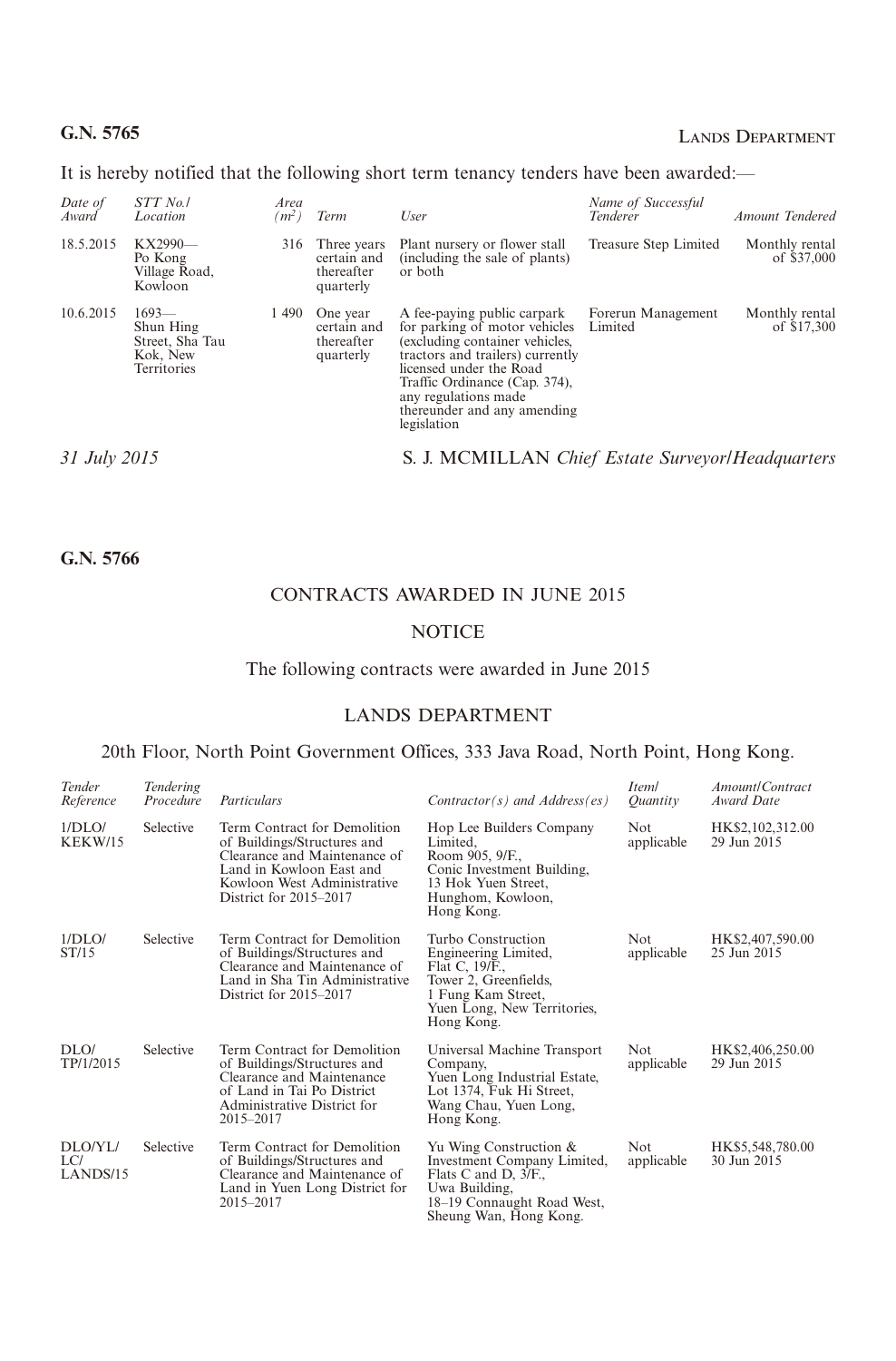| Tender<br>Reference                                                                 | Tendering<br>Procedure | Particulars                                                                                                                                                                                                            | $Contractor(s)$ and $Address(es)$                                                                                                                      | <i>Iteml</i><br>Ouantity | Amount/Contract<br>Award Date       |
|-------------------------------------------------------------------------------------|------------------------|------------------------------------------------------------------------------------------------------------------------------------------------------------------------------------------------------------------------|--------------------------------------------------------------------------------------------------------------------------------------------------------|--------------------------|-------------------------------------|
| Lot No.<br>1872 in<br>Demarcation<br>District<br>Cheung<br>Chau<br>(G.N. 3354)      | Open                   | Sale of $land - Lot$ No. 1872 in<br>Demarcation District Cheung<br>Chau, Fa Peng Road, Cheung<br>Chau, New Territories                                                                                                 | Moonlight Shadow Holdings<br>Limited.<br>Units 1809-1812,<br>Telford House,<br>16 Wang Hoi Road,<br>Kowloon Bay, Kowloon,<br>Hong Kong.                |                          | HK\$68,888,888.88<br>24 Jun 2015    |
| Sha Tin<br>Town Lot<br>No. 607 and<br>Sha Tin<br>Town Lot<br>No. 612<br>(G.N. 3022) | Open                   | Sale of $land -$<br>(1) Sha Tin Town Lot No. 607,<br>21 On Shan Lane, Ma On Shan,<br>Sha Tin, New Territories and<br>(2) Sha Tin Town Lot No. 612,<br>8500 Tai Po Road-Sha Tin<br>Heights, Sha Tin, New<br>Territories | Shell Hong Kong Limited,<br>35/F., AIA Kowloon Tower,<br>Landmark East,<br>100 How Ming Street,<br>Kwun Tong, Kowloon,<br>Hong Kong.                   |                          | HK\$434,894,999.00<br>17 Jun 2015   |
| TM/LC 2015 Selective                                                                |                        | Term Contract for Demolition<br>of Buildings/Structures and<br>Clearance and Maintenance<br>of Land in Tuen Mun<br>Administrative District for<br>2015-2017                                                            | Yu Wing Construction &<br>Investment Company Limited,<br>Flats C and D, 3/F.,<br>Uwa Building,<br>18–19 Connaught Road West,<br>Sheung Wan, Hong Kong. | Not<br>applicable        | HK\$3,197,475.00<br>30 Jun 2015     |
| Tuen Mun<br>Town Lot<br>No. 500<br>(G.N. 3179)                                      | Open                   | Sale of land – Tuen Mun Town<br>Lot No. 500, Kwun Chui Road,<br>Area 56, Tuen Mun, New<br>Territories                                                                                                                  | Fortune Choice Development<br>Limited.<br>$72 - 76$ /F.,<br>Two International Finance<br>Centre, 8 Finance Street,<br>Central, Hong Kong.              |                          | HK\$3,628,900,000.00<br>17 Jun 2015 |
| Tuen Mun<br>Town Lot<br>No. 539<br>(G.N. 2897)                                      | Open                   | Sale of land – Tuen Mun Town<br>Lot No. 539 at junction of Hoi<br>Wing Road and Hang Fu Street,<br>Area 16, Tuen Mun, New<br>Territories                                                                               | Kong Smart Investment<br>Limited,<br>45/F., Sun Hung Kai Centre,<br>30 Harbour Road, Wan Chai,<br>Hong Kong.                                           |                          | HK\$1,319,000,000.00<br>10 Jun 2015 |

*31 July 2015*

# **G.N. 5767**

# CONTRACTS AWARDED IN APRIL 2015

# **NOTICE**

# The following contracts were awarded in April 2015

# LEISURE AND CULTURAL SERVICES DEPARTMENT

# 1–3 Pai Tau Street, Sha Tin, New Territories, Hong Kong.

| Tender<br>Reference                     | <b>Tendering</b><br>Procedure | Particulars                                                                                               | Contractor(s) & Address(es)                                                                                                                                | Iteml<br>Ouantity | Amount/Contract<br>Award Date   |
|-----------------------------------------|-------------------------------|-----------------------------------------------------------------------------------------------------------|------------------------------------------------------------------------------------------------------------------------------------------------------------|-------------------|---------------------------------|
| <b>LCT</b><br>5004/14(S)<br>(G.N. 7215) | Open                          | Provision of Cleansing and<br>Supporting Services to the<br>Leisure and Cultural Services<br>Headquarters | Baguio Cleaning Services<br>Company Limited,<br>Unit A, 4/F.,<br>Dragon Industrial Building,<br>93 King Lam Street,<br>Lai Chi Kok, Kowloon,<br>Hong Kong. | 36 months         | HK\$2,962,200.00<br>23 Apr 2015 |
| <b>LCT</b><br>6008/14(S)<br>(G.N. 6141) | Open                          | Provision of Cleansing and<br>Supporting Services to the Shek<br>Tong Tsui Municipal Services<br>Building | Nixon Cleaning Company<br>Limited.<br>5/F., Hong Kong Plaza,<br>188 Connaught Road West,<br>Hong Kong.                                                     | 36 months         | HK\$1,566,420.00<br>8 Apr 2015  |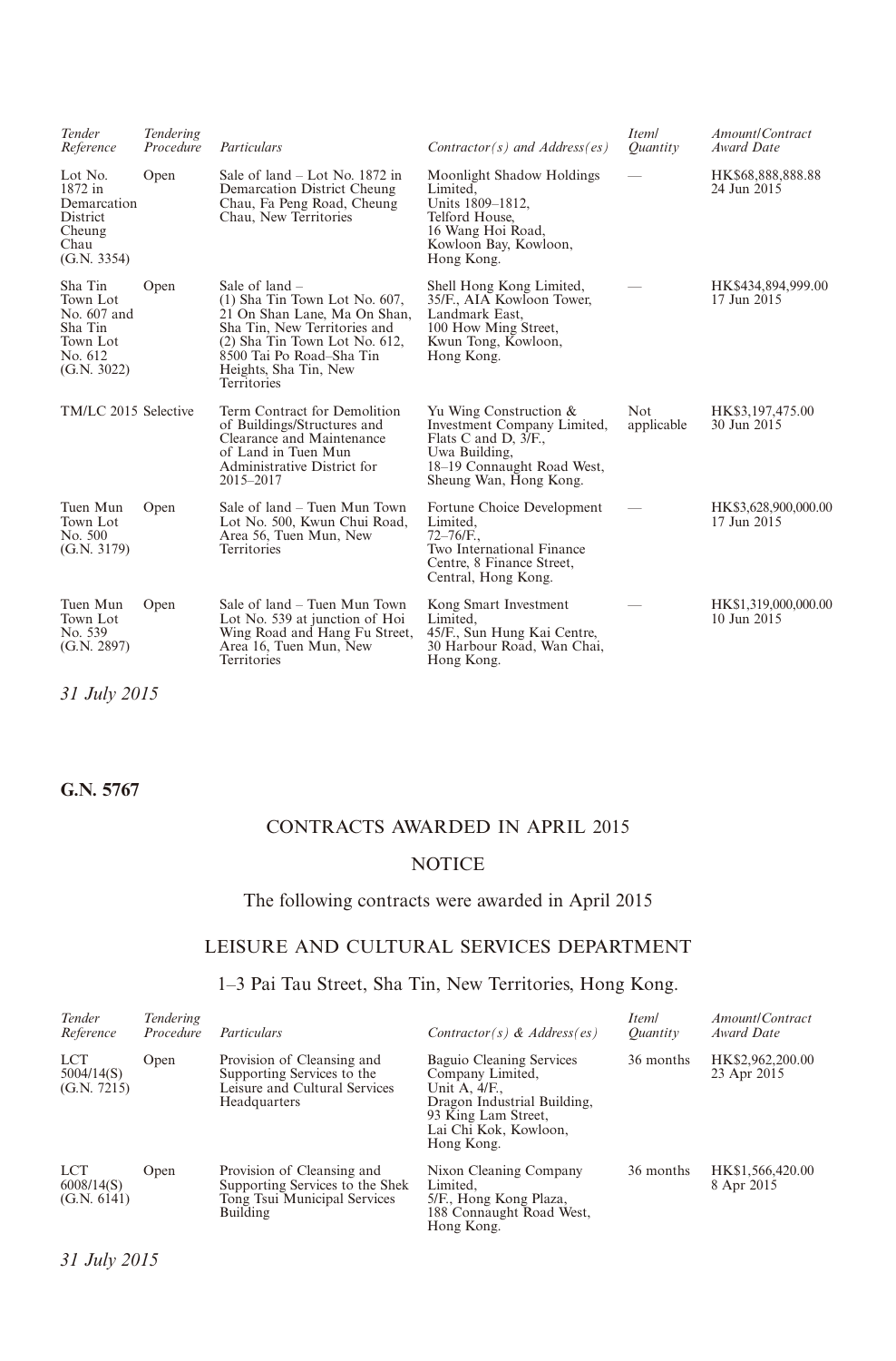# CONTRACTS AWARDED IN JUNE 2015

# **NOTICE**

## The following contracts were awarded in June 2015

# LEISURE AND CULTURAL SERVICES DEPARTMENT

# 1–3 Pai Tau Street, Sha Tin, New Territories, Hong Kong.

| Tender<br>Reference                              | Tendering<br>Procedure | Particulars                                                                                                                                                                                         | $Contractor(s)$ and $Address(es)$                                                                                                                                     | Iteml<br>Ouantity                                              | Amount/Contract<br>Award Date                         |
|--------------------------------------------------|------------------------|-----------------------------------------------------------------------------------------------------------------------------------------------------------------------------------------------------|-----------------------------------------------------------------------------------------------------------------------------------------------------------------------|----------------------------------------------------------------|-------------------------------------------------------|
| LCQ/LYMP/ Open<br>01/2015<br>$(G.N. -)$          |                        | Tender for the Grant of a<br>Permit to Conduct General<br>Restaurant and Fast Food<br>Business at Lei Yue Mun Park<br>for a period of 36 months from<br>1 July 2015 to 30 June 2018                 | LUI Po-vin,<br>Room 4E, Block 3,<br>On Ning Garden,<br>Tseung Kwan O,<br>New Territories,<br>Hong Kong.                                                               | 36 months                                                      | Monthly permit fee<br>of HK\$101,010.00<br>8 Jun 2015 |
| LCSD/<br>STJCSP&<br>YWRSC CP<br>2/15<br>(G.N. –) | Open                   | Tender for the operation of fee-<br>paying public car park at Sha<br>Tin Jockey Club Swimming<br>Pool and Yuen Wo Road Sports<br>Centre                                                             | <b>Express Luck Holdings</b><br>Limited,<br>Unit 6, 9/F.,<br>Wah Lai Industrial Centre,<br>10-14 Kwei Tei Street,<br>Fotan, Sha Tin,<br>Hong Kong.                    | 36 months                                                      | Monthly rent of<br>HK\$66,688.00<br>25 Jun 2015       |
| LCT<br>5008/14(S)<br>$(G.N. -)$                  | Open                   | Provision of security guard<br>services to Hong Kong Cultural<br>Centre and Hong Kong City<br>Hall of the Leisure and Cultural<br>Services Department (16.7.2015)<br>to 15.7.2018)                  | (1) Guard Alliance Limited,<br>1/F., Fuk Wo Industrial<br>Building, 5 Sheung Hei<br>Street, San Po Kong,<br>Kowloon, Hong Kong.                                       | Group B                                                        | HK\$7,413,900.00<br>5 Jun 2015                        |
|                                                  |                        |                                                                                                                                                                                                     | (2) Professional Security<br>Services Limited,<br>Units 410-413, 4/F.,<br>Elite Industrial Centre,<br>883 Cheung Sha Wan<br>Road, Lai Chi Kok,<br>Kowloon, Hong Kong. | Group A                                                        | HK\$23,074,400.00<br>5 Jun 2015                       |
| <b>LCT</b><br>6012/14(S)<br>(G.N. 459)           | Open                   | Provision of cleansing and<br>supporting services to the Lei<br>Yue Mun Municipal Services<br>Building and the Shui Wo Street<br>Municipal Services Building                                        | Johnson Cleaning Services<br>Company Limited,<br>11/F., China Aerospace Centre,<br>143 Hoi Bun Road,<br>Kwun Tong, Kowloon,<br>Hong Kong.                             | 36 months<br>from<br>1.7.2015 to<br>30.6.2018                  | HK\$9,922,380.00<br>5 Jun 2015                        |
| LCT<br>8006/14(G)<br>(G.N. 1601)                 | Open                   | Supply of Professional<br>Loudspeaker System to the<br>Hong Kong Cultural Centre of<br>the Leisure and Cultural<br>Services Department                                                              | Sound Works & Supplies<br>Limited,<br>Flat B, $4/F$ .<br>Shatin Industrial Building,<br>22-28 Wo Shui Street,<br>Fo Tan, Sha Tin, New<br>Territories, Hong Kong.      | One set of<br>Professional 8 Jun 2015<br>Loudspeaker<br>System | HK\$2,093,960.00                                      |
| LCT<br>8008/14(S)<br>$(G.N. -)$                  | Open                   | Provision of horticultural<br>maintenance and related services<br>to districts within Kowloon East<br>Area of the Leisure and<br>Cultural Services Department<br>$(1.9.2015 \text{ to } 31.8.2018)$ | (1) Hong Chui Landscape<br>Company Limited,<br>5/F., New East Sun<br>Industrial Building,<br>18 Shing Yip Street,<br>Kwun Tong, Kowloon,<br>Hong Kong.                | Groups 1<br>and 2                                              | HK\$30,698,800.00<br>11 Jun 2015                      |
|                                                  |                        |                                                                                                                                                                                                     | (2) Lee Ka Garden Company<br>Limited.<br>No. 42, Ha Pun Shan,<br>Ma On Shan Estate,<br>Ma On Shan,<br>Sha Tin, New Territories,<br>Hong Kong.                         | Group 3                                                        | HK\$20,733,111.80<br>11 Jun 2015                      |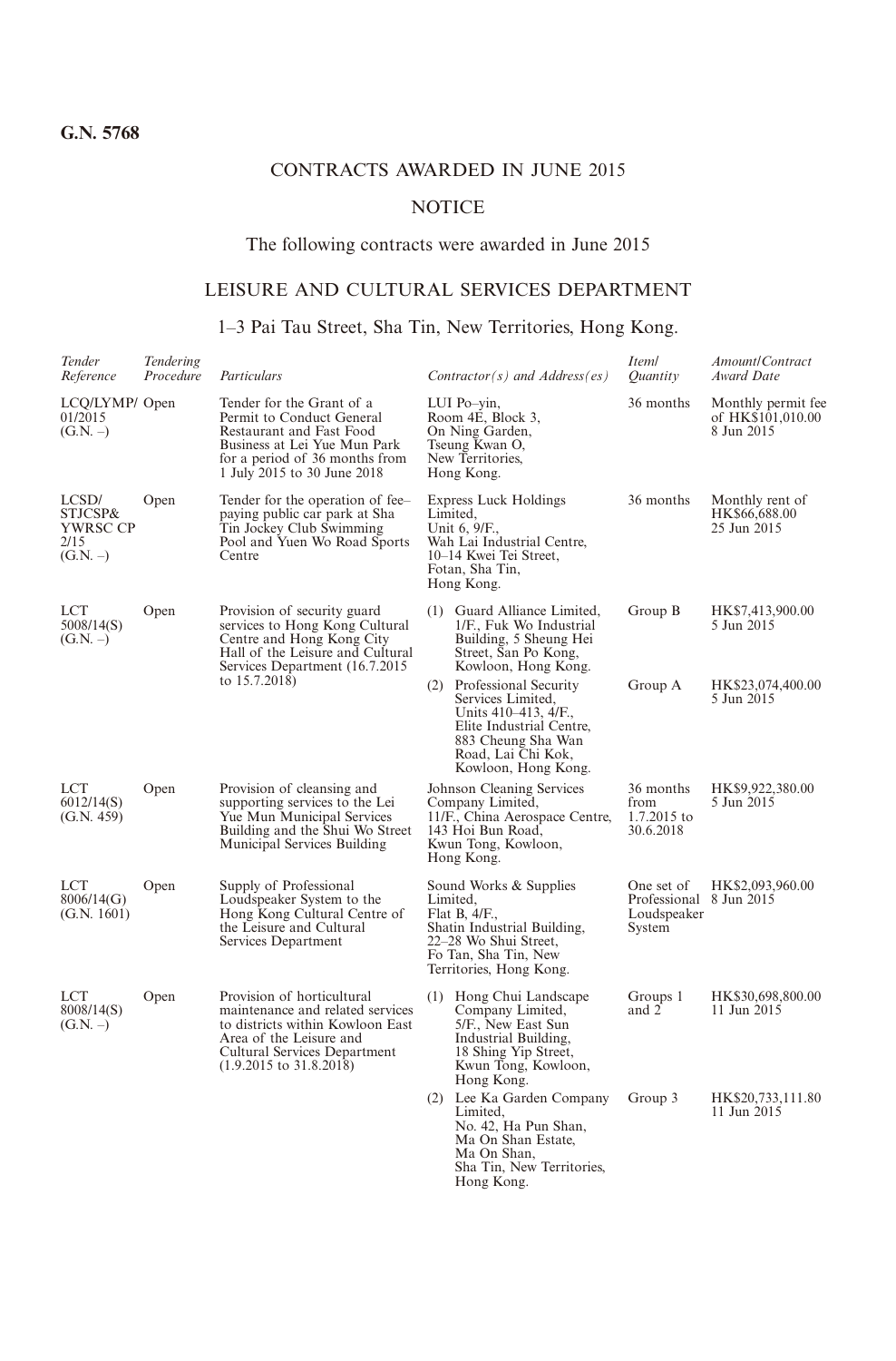| Tender<br>Reference                                | Tendering<br>Procedure | Particulars                                                                                                                                                                  | $Contractor(s)$ and $Address(es)$                                                                                                   | Iteml<br>Ouantity | Amount/Contract<br>Award Date                         |
|----------------------------------------------------|------------------------|------------------------------------------------------------------------------------------------------------------------------------------------------------------------------|-------------------------------------------------------------------------------------------------------------------------------------|-------------------|-------------------------------------------------------|
| LRO LCSD Open<br>LS(KT)<br>90/003/15<br>$(G.N. -)$ |                        | Grant of a permit to conduct<br>light refreshment business at<br>Yuet Wah Street Playground                                                                                  | Ms. PUT Sau-king,<br>Flat 502, Block B,<br>King Ming Court,<br>Tseung Kwan O,<br>Hong Kong.                                         | 36 months         | Monthly permit fee<br>of HK\$5,180.00<br>22 Jun 2015  |
| LRO-LCS<br>$(ST-STSG)$<br>03/2014<br>$(G.N. -)$    | Open                   | Tender for the Grant of a<br>Permit to Conduct Light<br>Refreshment Business at Sha<br>Tin Sports Ground                                                                     | CHAN Mei-kin,<br>Room 2303.<br>Yan Ching House,<br>Kai Ching Estate,<br>Kowloon City,<br>Hong Kong.                                 | 36 months         | Monthly permit fee<br>of HK\$18,968.00<br>24 Jun 2015 |
| LRQ-LCS<br>$(ST-YWPG)$<br>02/2015<br>$(G.N. -)$    | Open                   | Tender for the grant of a permit<br>to conduct light refreshment<br>business at Yuen Wo Playground                                                                           | MAK Mee-ling.<br>Flat 1504, 15/F., Block E,<br>Yue Yat House, Yue Tin Court,<br>Sha Tin, New Territories,<br>Hong Kong.             | 36 months         | Monthly permit fee<br>of HK\$11,000.00<br>23 Jun 2015 |
| LRO-LCS<br>(ST/TP/BK<br>01/2015<br>$(G.N. -)$      | Open                   | Tender for the grant of a permit<br>to conduct hire of bicycles and<br>tricycles business within bike<br>kiosks group no. 1 at Sha Tin<br>Park and Tai Po Waterfront<br>Park | CHEUNG Kwok-wah.<br>Room C, 33/F., Block 7,<br>Richland Gardens,<br>Kowloon Bay,<br>Hong Kong.                                      | 36 months         | Monthly permit fee<br>of HK\$88,150.00<br>23 Jun 2015 |
| LRO-<br>LSB(KwT)<br>2/2015<br>$(G.N. -)$           | Open                   | Tender for the Grant of a<br>Permit to Conduct General<br>Restaurant Business at Tsing Yi<br>Swimming Pool, Kwai Tsing<br><b>District</b>                                    | Good Idea Restaurant,<br>Room 2008.<br>Fook Yip Building,<br>53–57 Kwai Fung Crescent,<br>Kwai Fong, New Territories,<br>Hong Kong. | 36 months         | Monthly permit fee<br>of HK\$50,000.00<br>30 Jun 2015 |

*31 July 2015*

**G.N. 5769**

# CONTRACT AWARDED IN JUNE 2015

# **NOTICE**

# The following contract was awarded in June 2015

# MARINE DEPARTMENT

# Harbour Building, 38 Pier Road, Central, Hong Kong.

| Tender<br>Reference    | Tendering<br>Procedure | Particulars                                                                                                                                              | $Contractor(s)$ and $Address(es)$                                                                                                                                    | Iteml<br><i>Ouantity</i>       | Amount/Contract<br>Award Date   |
|------------------------|------------------------|----------------------------------------------------------------------------------------------------------------------------------------------------------|----------------------------------------------------------------------------------------------------------------------------------------------------------------------|--------------------------------|---------------------------------|
| TG003815<br>$(G.N. -)$ | Open                   | Tender for Letting of One<br>Passenger Carrying Launch to<br>Provide Marine Transport<br>Services for Port State Control<br>Section of Marine Department | Wing Yip Shipping &<br><b>Transportation Company</b><br>Limited.<br>Room 3002, 30/F.,<br>Wayland House,<br>55 Shek Pai Wan Road.<br>Tin Wan, Aberdeen,<br>Hong Kong. | 1 Launch<br>for $24$<br>months | HK\$2,114,400.00<br>30 Jun 2015 |